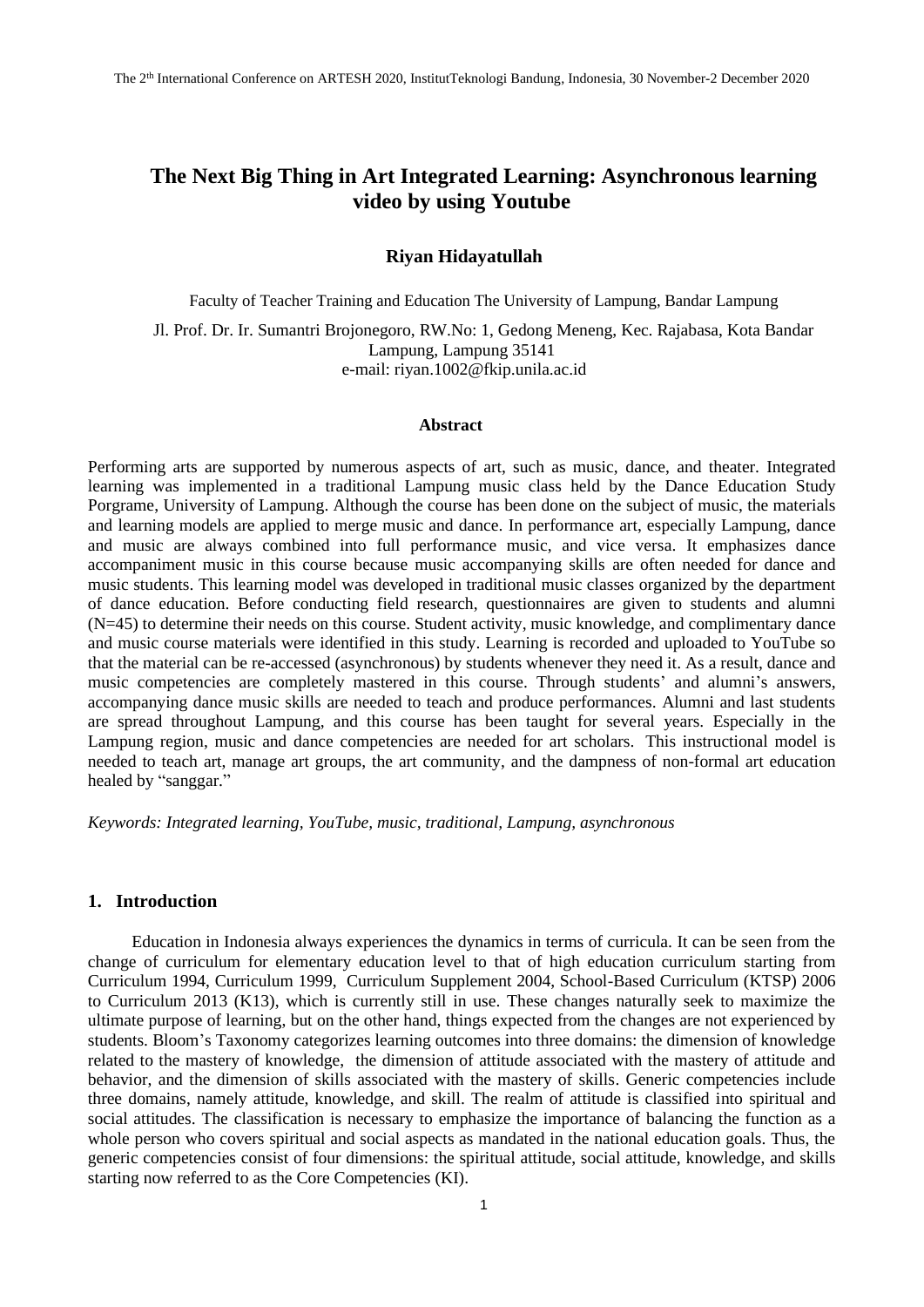Culture and arts education in Indonesia has quite a compelling portrait. The most prominent thing among the levels of primary education to that of secondary is on the output. Primary and secondary educations emphasized the mastery of adequate knowledge about local arts and culture for the Indonesian generation. In contrast, higher education, which trains arts and cultural educators, has more specific focus areas. For example, a Teacher Training Institution (LPTK) trains prospective teachers of arts and culture only in specific areas of arts such as music and dance. At the same time, students are expected to master arts in general, like an artist (music, dance, theatre, fine arts). This has always been a polemic in arts education in Indonesia, particularly in higher education.

### **Integrative learning approach**

An integrated material means they are connected, employing seeing, first receiving information through "doing" experiences, and comparing information through other discussions (Fink, 2003). This approach is increasingly used in modern learning to highlight group learning, the learning environment, and construct one's knowledge. Integrated learning emphasizes aspects of collaboration between science; a multidisciplinary approach was used to build a critical thinking concept for students. Nowadays, a new way of integrating disciplinary concepts is embodied "e-learning" method consists of face-to-face learning, distance learning, and practice completing assignments (Jochems, van Merriënboer, & Koper, 2004). The notion of "e-learning" is increasingly changing into a new learning environment, which is recently called virtual learning.

As a comparison, music education in Germany, for example, always leads to the exploration and development of the pupil's sensitivity towards sounds. After that, music education is more likely to emphasize appreciation. For practice, it is presented extracurricular activities. It aims to let pupils have sensitivity and a sense of appreciation towards music in general. In brief, public schools' music education does not produce prospective artists (Masunah & Narawati, 2012).

In Hungary, such a thing is likely to be unique. During the 8-year study (from 6 to 14 years), the entire primary school children get a music lesson systematically and integrated through the curricular program. This lesson is then continued in high school for three years. The music is used as a means of forming personality. This concept has already been conducted in Indonesia since 1947 as a 100 cultural music programs of Hungary (Sjukur, 2014). There are two critical points in the quotes above, i.e., music, to shape personality and music learning system (arts) integrated with the curricular program. If examined more deeply, the first point cannot be expected; the music itself is still considered local content. Furthermore, the second point is still rarely found in primary education and that of secondary.

## **Performing Arts by Course**

In higher education, the terms performing arts (including drama and music) have their own space. As a branch of the science of arts and philosophy, performing arts education is divided into its curriculum. Based on the formulation of Indonesia Arts Institution, Graduate Profiles Standard through the Association Arts Education Study Program in Drama, Performing Arts, and Music (AP2SENI). One of the profiles expected is as follows: educators/teachers should be experts in performing arts education (formal and nonformal education). The outcome refers to the National Qualification Framework for Indonesia (KKNI) that occupies the level 6 standard. Afternoon Study, the first paragraph Program of the Faculty of Teacher Training Education (FKIP), the University of Lampung (Unila), has a different nomenclature from its curriculum. The nomenclature should include the elements of performing arts (dance, music, and drama).

Meanwhile, the faculty (lecturers) composition is disproportionate to the curriculum since the curriculum offered is a performing arts curriculum. The Learning Outcomes formulation, which refers to the KKNI Level 6, states that students are expected to master the science and managerial skills in three areas: performing arts, drama, and music. It has been a polemic for years because it is quite rare that an art study program or department in Indonesia has the same organizational structure.

## *Karawitan*

The term *karawitan* is derived from the base "rawit," meaning small, smooth, or complicated. This term was well developed in Java, such as in the Surakarta Kingdom. Supanggah (2002) interprets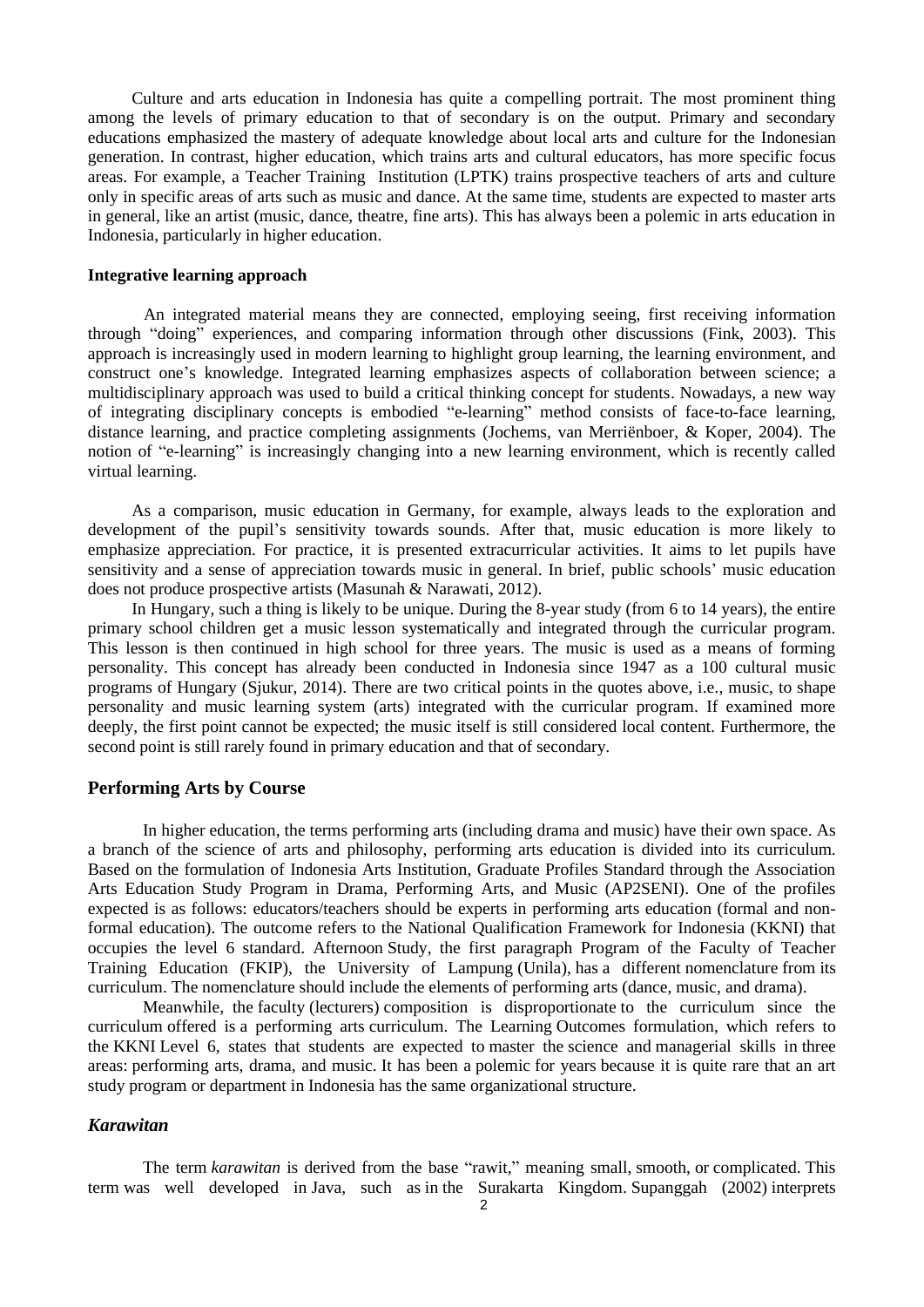*karawitan* as a musical aesthetic expression that implies or represents the East's soul, together or side by side with the 'East' countries such as Japan, Korea, Thailand, and China. The term is very close to traditional music. In Java, one of the sounds of arts that is considered old and still survives and thrives so far is *karawitan*. The term initially referred to *gamelan* or *gong* in Java, but the meaning has always been developing since then. The term is now often used to refer to different kinds of music with similar nature, character, concept, rules to the *karawitan* music (traditional music) in Java. However, the music does not come from and exist in Java. The dissemination of the *karawitan* includes the islands of Borneo, Sumatra, Java, Madura, Bali, and other areas in the archipelago. Karawitan is the art of playing an instrument called a *gamelan* (initially), in other words, *karawitan* is the music, and the musical instruments like *gamelan* is the tool used in *karawitan* (Farabi, 2010). The conclusion of traditional music from the outside areas of Java may be referred to as *karawitan*.

## **Lampungnese Tradition Music**

As an area that has existed since hundreds of years ago, Lampung also has a cultural heritage in the forms of arts such as vocal arts, literature, music, art, and performing arts, while art painting is not much found (Hadikusuma, 1990). In art music, Lampung has Lampungnese classical guitar (gitar klasik Lampung), *gamolan*, and *kulintang talo-balak*. Those arts can still be found these days, even in some workshops and schools. For official events or welcoming guests, a set of kulintang *talo-balak* is frequently used. As for the preservation needs in learning, *gamolan* is a tool that is most easily found in Lampung. In addition to the price that is reasonably affordable, easy to play, the hitting pattern is also relatively easy. Based on its function, the hitting pattern in *gamolan* is divided into two, namely, the hitting pattern adopted from Lampungnese traditional songs and that of newly composed modern songs.

### **YouTube as Media**

YouTube started its business from its lowest point around February 2005 by three PayPal employees (Arthurs, Drakopoulou, & Gandini, 2018). After being acquired by Google, YouTube increased significantly (Lobato, 2016; Vonderau, 2016). The popularity of YouTube is increasing, so it invites people to create their own content. This condition creates a new culture which supports a variety of content to develop, but this excitement does not last long. Competition between big content creators makes the competition even more difficult, as amateur content creators have to fight against it professionally managed channel (Cunningham, Craig, & Silver, 2016). Even further, YouTube as social media is becoming a new place for the celebrity manufacturing industry (Hou, 2019).

YouTube is one of the many social networking sites that have been widely used in recent years. Over the past ten years, the educational YouTube channel has continued to grow until it is finally overpowered by People and Blogs content. Besides having a function as a media for channeling videos, YouTube is also used for learning media. Besides being used as a learning medium, YouTube provides a virtual environment experience that influences behavior (Zhou et al., 2020). YouTube is also used for online courses with opensource access to learning alternatives other than textbooks (Cooke & Bouché, 2017). The inclusion of YouTube in education is an easy and user-friendly way to improve skills cooperation and integrate technology into teaching activities. YouTube is a web-based file sharing service, video/audio that allows individuals to be able to build public or semi-public profiles in a restricted system, articulate a list of other users with whom they will share the connection, and see a list of connections made by other people in the system. The success rate of a YouTube channel is also determined by video views' consistency (Bärtl, 2018). YouTube inspires young musicians to create virtual ensembles as a medium for learning music (Cayari, 2018).

YouTube is used in various informal online learning models, such as clapping games (Veblen, Kruse, Messenger, & Letain, 2018); students take advantage of YouTube visual videos authority to understand learning topics and assignments. The students recognized that accessing YouTube is more efficient to complement learning materials (Moghavvemi, Sulaiman, Jaafar, & Kasem, 2018). YouTube is closer to the social life of students because it is accessed every day.YouTube content stays growing and answering all problems with academic substances. Currently, students perceive YouTube more as an answer to their problem with the material in the textbook. Students still provide the highest satisfaction on YouTube, both face-to-face and distance learning (Torres-Ramírez, García-Domingo, Aguilera, & de la Casa, 2014).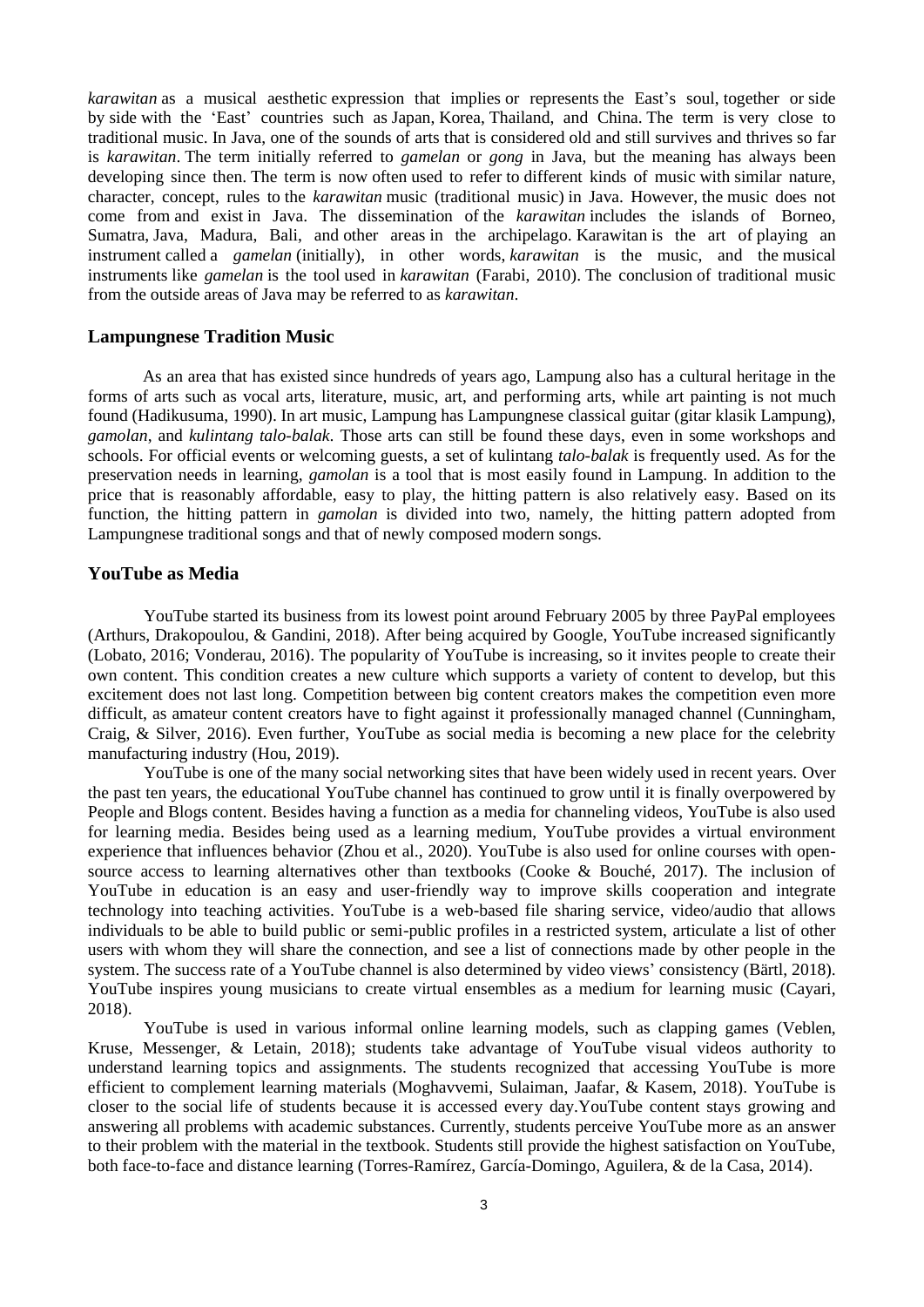## **2. Method**

 So far, there has been no research that focuses on integrated traditional music learning and highlights YouTube as asynchronous learning material, especially in Lampung. According to the author's knowledge, art learning in Indonesia is only concerned with practical methods and how to improve artistic skills. The use of new media, such as technology, has not been fully used. Observation and survey techniques were used in this study. Karawitan courses are taken as primary data on integrated performing arts learning. As a team of teachers, researchers are also involved in learning activities to observe classroom activities and interactions in depth. The survey was conducted on active students and alumni to provide testimony to *karawitan* courses' urgency in the world of work.

### **Participants**

 A total of 25 undergraduate students are studying traditional music at the University of Lampung; the other 20 are alumni in this research. A total of 15 participants are female, 30 participants were male. In mean age was 18.4 years (the youngest was 17 years old and the oldest 25). All participants have taught at some public and private schools. Even though they are still students in college, they have started their teaching careers starting from level one. The shortage of art teachers caused schools to open careers for them earlier. Participants reported their experiences in teaching art in schools. They (schools) need art teachers with complete competencies, mastering music, dance, fine arts, and drama. Integrated learning for art students is needed to teach a complete art. Besides, interviews were conducted with a small number of participants to understand their answers better. Because the questions were given briefly, the writer needed to ask more specific questions during the interview. This study seeks to answer the following research questions: (1) How are the integrated music and dance learning model applied to the Department of Dance Education, University of Lampung? (2) How to use YouTube as an asynchronous learning gear?

#### **Instrument and Data Analysis**

 The Questionnaires were distributed to be filled out by participants; the aim was to determine the participants' understanding of the course material, learning objectives, the significance of course material, course scores, and the course's urgency. The participants gave real acknowledgment of the Lampung traditional music course's benefits, which contains integrated material between music and dance. Students who were given questionnaires came from the Department of Dance Education at the University of Lampung. The course that students take is *karawitan*. This course contains dance accompaniment music, such as *bedana* and *hadrah* dances. Both have Islamic nuances and are generally in pairs. The questionnaire questions include (1) learners' understanding of the material, (2) learning outcomes; (3) significance of the courses; (4) score of the learning outcomes; dan (5) urgency of the courses.

## **3. Result and Discussion**

The Dance Education Study Program of FKIP Unila is the first Dance Education Study Program in Lampung. It was founded in 2008 and has already graduated from alumni spreading across the regions of Lampung. The following is the percentage of the total number of course distribution in the Arts Education Study Program, FKIP, Unila.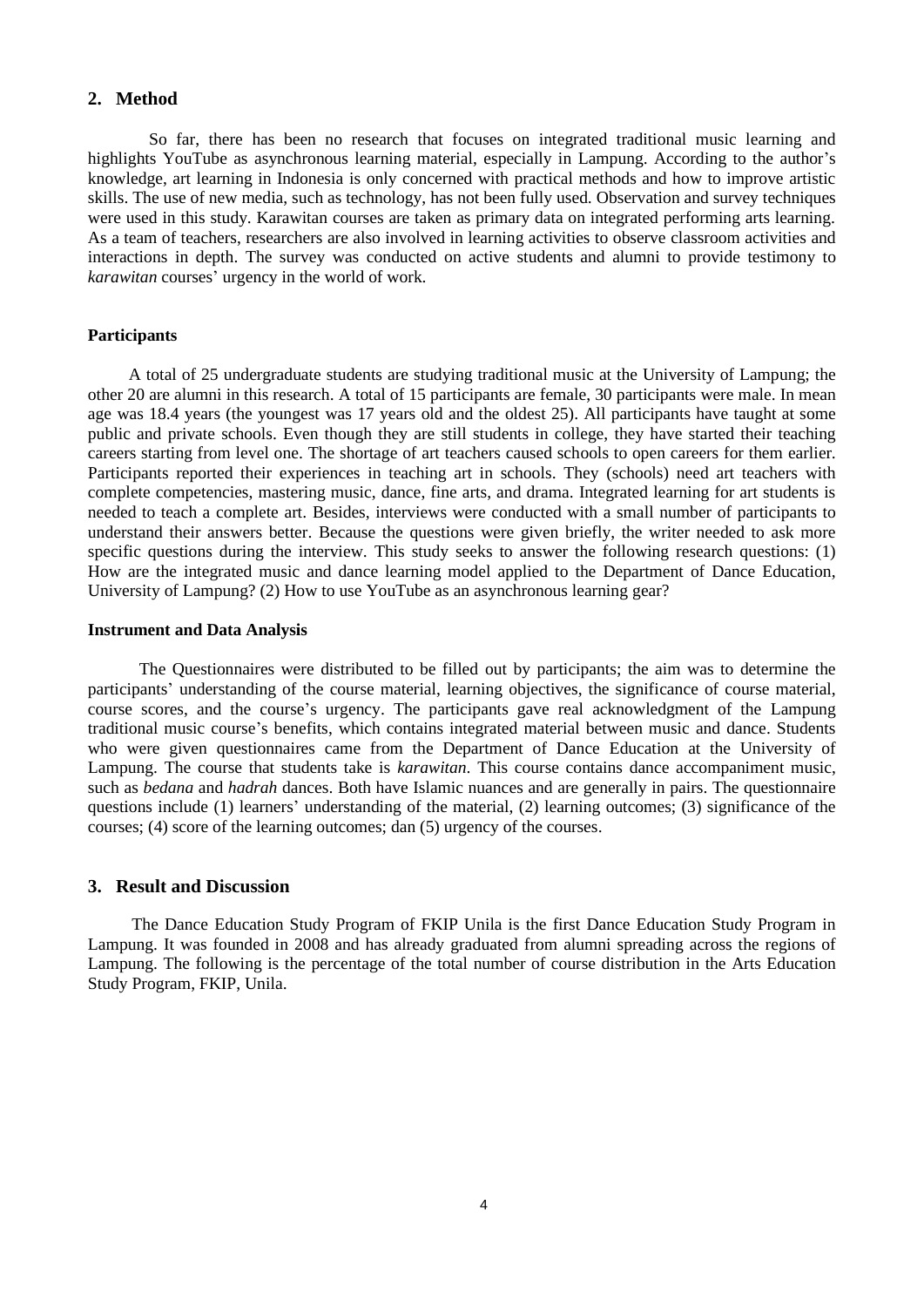

**Figure 1. Percentage of Course Group in the Arts Education Study Program FKIP Unila** (Source: Hidayatullah, (2015))

Description

- KIP : Faculty Courses
- UNI : University General Courses
- KST : Study Program Courses
- BHS : Department Courses (Elective)

## **Table 1. The Number of Credits**

| Course Code | Credits |
|-------------|---------|
| KIP         | 30      |
| UNI         | 33      |
| KST         |         |
| <b>RHS</b>  |         |

Based on the total number of KST courses, six credits are used for *karawitan* course I and II, each of which has three credits. This code is a practice course with a ratio of 0-3 with an allocated time of 120 minutes per credit, so the duration of every meeting is 360 minutes or 6 hours of practice. The problem in music learning, exclusively Lampungnese traditional music, is on the learners' understanding in interpreting the lesson taught. This barrier arises because the background of the students or subjects is performing arts, not music. However, the level of needs for traditional music or *karawitan* is relatively high, as shown in the graph below.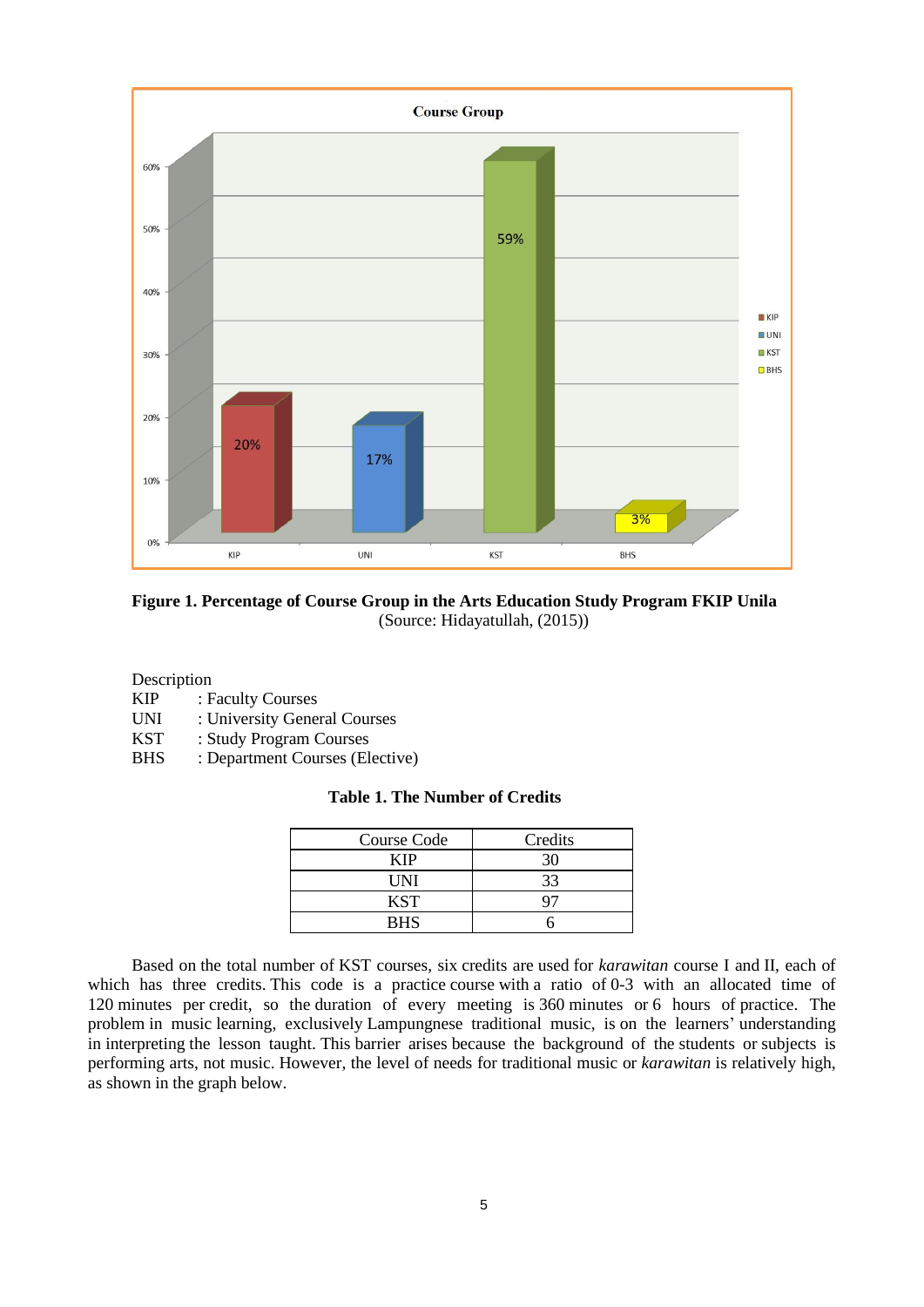

**Figure 2. The results of a survey of 45 participants who took the** *Karawitan* **course**





| <b>Table 2. The Level of Needs towards Courses</b> |  |
|----------------------------------------------------|--|
|----------------------------------------------------|--|

| 1. Learners' understanding of the material |
|--------------------------------------------|
| 2. Learning outcomes                       |
| 3. Significance of the courses             |
| 4. Score of the learning outcomes          |
| 5. Urgency of the courses                  |

The survey was given to 45 students and alumni who took the *karawitan* course to determine its success and significance. The results obtained were used as a reference to the improvement of traditional music or *karawitan*. The continuity of a course in the Dance Education Study Program FKIP Unila is mostly determined by the 'customer satisfaction' or the significance of the lecturing results towards stakeholders (in this case, schools). It can be seen here that the level of needs for the traditional music course or *karawitan* is relatively high, while the ability to absorb the material is a little low. It is very likely related to learning motivation. Bramantyo said the music curricula in Europe and America had adjusted to society's needs, but it (in Indonesia) had not gone that way (PERPROMI, 2020). In line with Bramantyo's statement, musical courses support the same view of community needs. It has integrated course material such as dance and music representing Lampung performing arts in general.

## **Lampungese's** *Karawitan* **Integrated Learning**

"*The Integration of the different viewpoints is best guaranteed by using a systems approach for educational change*" (Banathy & Jenlink, 2004). The statement asserts that to achieve a good learning outcome requires the integration of many different viewpoints. The viewpoints here refer to other disciplines used to help achieve maximum outcomes. Karawitan Integrated learning, in general, has something in common with that of the mainstream, non-integrated learning. The thing that distinguishes them fundamentally is that integrated learning does not follow the structure of a discipline or a particular subject. However, it includes cross-discussions among other disciplines combined with a specific focus (Kurniawan,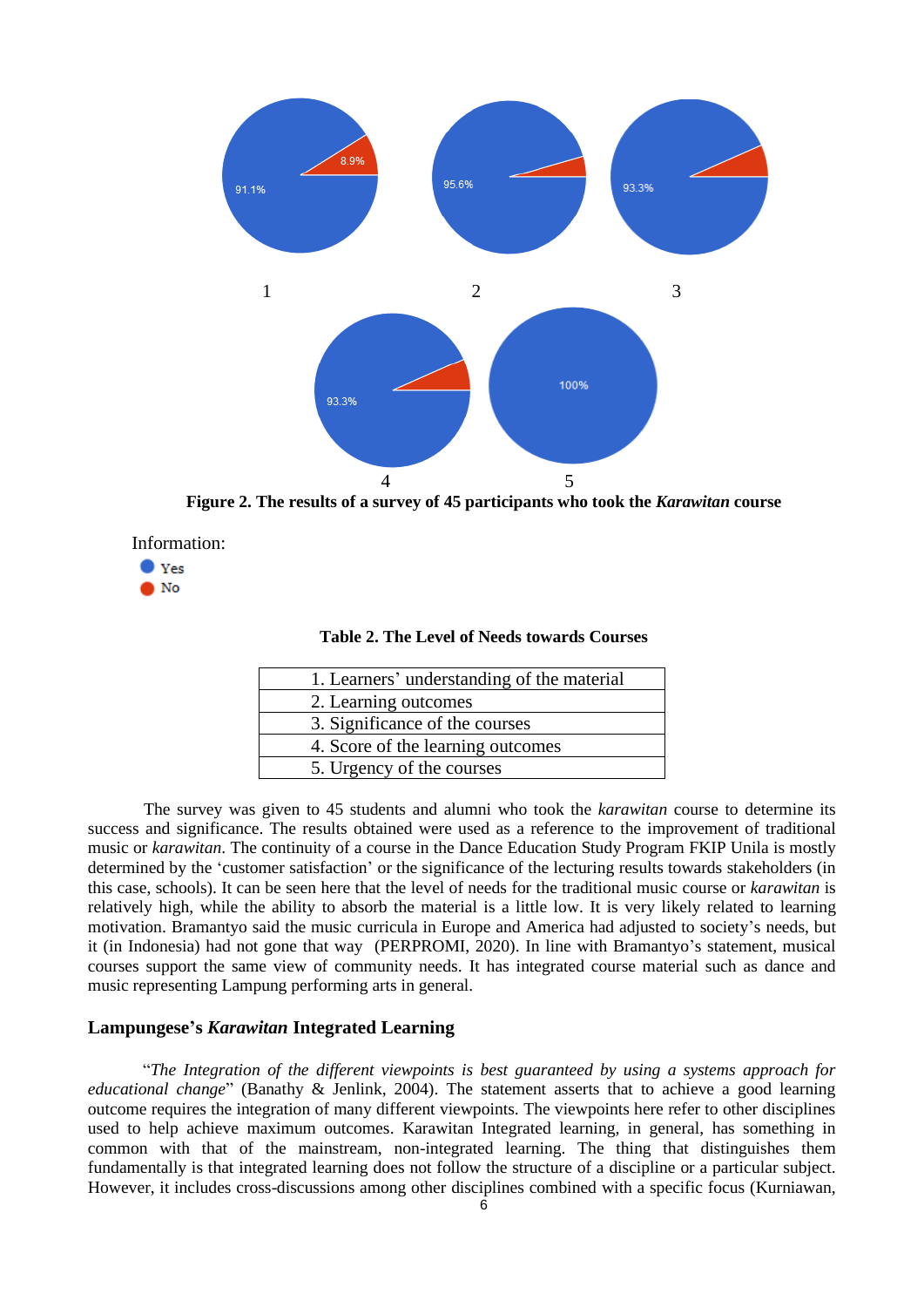2011). One of the models used in the course is a shared proposed model proposed by Forgaty (1991) by blending some materials from several fields of study (subject) into a group where the element of science and learning concept appears in an organized way by Isjoni (2007) as follows.



**Figure 3. Illustration of the Material Organization of the** *Karawitan*

The material taught in *karawitan* course is divided into several sub-course, namely, *musik iringan tari*, the performance of *melinting* dance is accompanied by *gamolan* or *talo-balak*. This course uses a pattern of Lampungnese traditional music arrangement. The next step combines the music illustration with dance (*sigeh penguten* dance, *melinting* dance, et cetera.). The next element inserted is Lampungnese oral literature or tradition for ceremonial needs in an official event, reception, or custom event. The theatrical elements are also combined according to the stage needs. Oral traditions are often presented with music and dance in traditional ceremonies. The dance education study program at the University of Lampung has a curriculum that supports the subject of performing arts, including: Lampung oral traditions, theater and drama, performing arts, and music. The subjects are divided into specific courses, such as *karawitan* I and II, performing arts management, performing arts, and basic music theory (See: table 3).

| Table 3. The Relationship between Subject and Courses in the Performing Arts Education Study |
|----------------------------------------------------------------------------------------------|
| <b>Program Faculty of Education and Teacher Training University of Lampung</b>               |

| <b>Subject</b>         | <b>Courses</b>                                |
|------------------------|-----------------------------------------------|
| Lampungnese literature | Lampungnese Oral Tradition                    |
| Theater and drama      | Performing Arts Management, Performing Arts   |
| Performing arts        | Lampungnese (local) Dance                     |
| Music                  | <i>Karawitan</i> I and II, Basic Music Theory |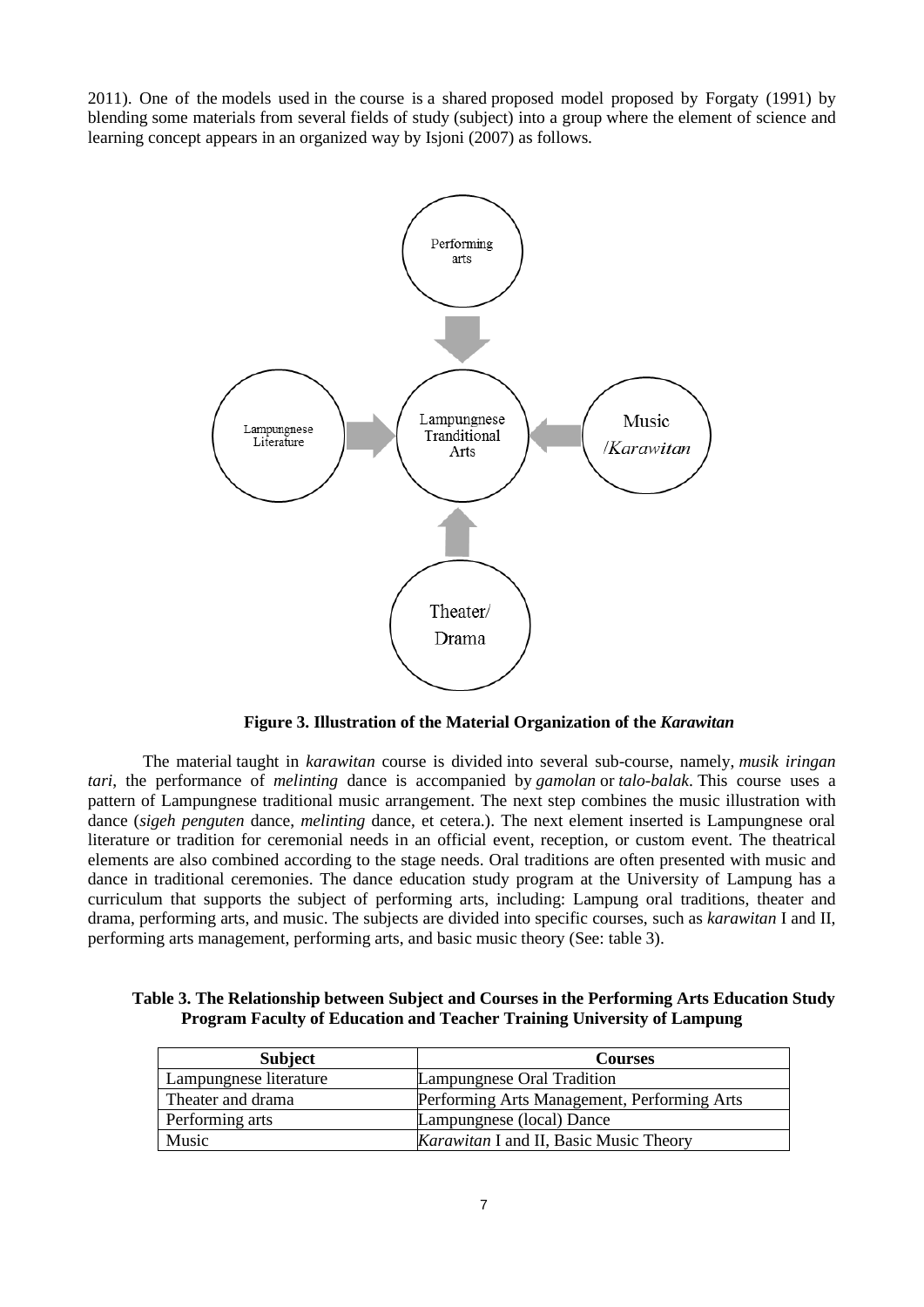

Figure 4. Students play *talo balak* to accompany the local Lampung dance

In the Dance Education Study Program at the University of Lampung, students have learned various musical instruments. That is a need for teaches dance as a whole. In Lampung, generally, the artist's titles were given to those who have mastered dance and music. Both music and dance skills are an essential requirement for a performing arts teacher. *Talo balak* is a musical instrument that is widely used in traditional Lampung dances. In integrated learning in a *karawitan* course, activities are always filled with two things, dancing and playing a musical instrument. All students do the two core activities take turns.



Figure 5. *Rebana* music to accompany local Lampung dances

*Karawitan* course provides an integrated learning experience; students get a dance experience accompanied by live music. The lecturer aims to synchronize each dance movement according to the count connected to the music. Because the music is bound by tempo and rhythm, dance moves are arranged through counts. Students who play *rebana* instruments are also aware of the changes in every dance movement. They witnessed changes in movement and anticipated the music.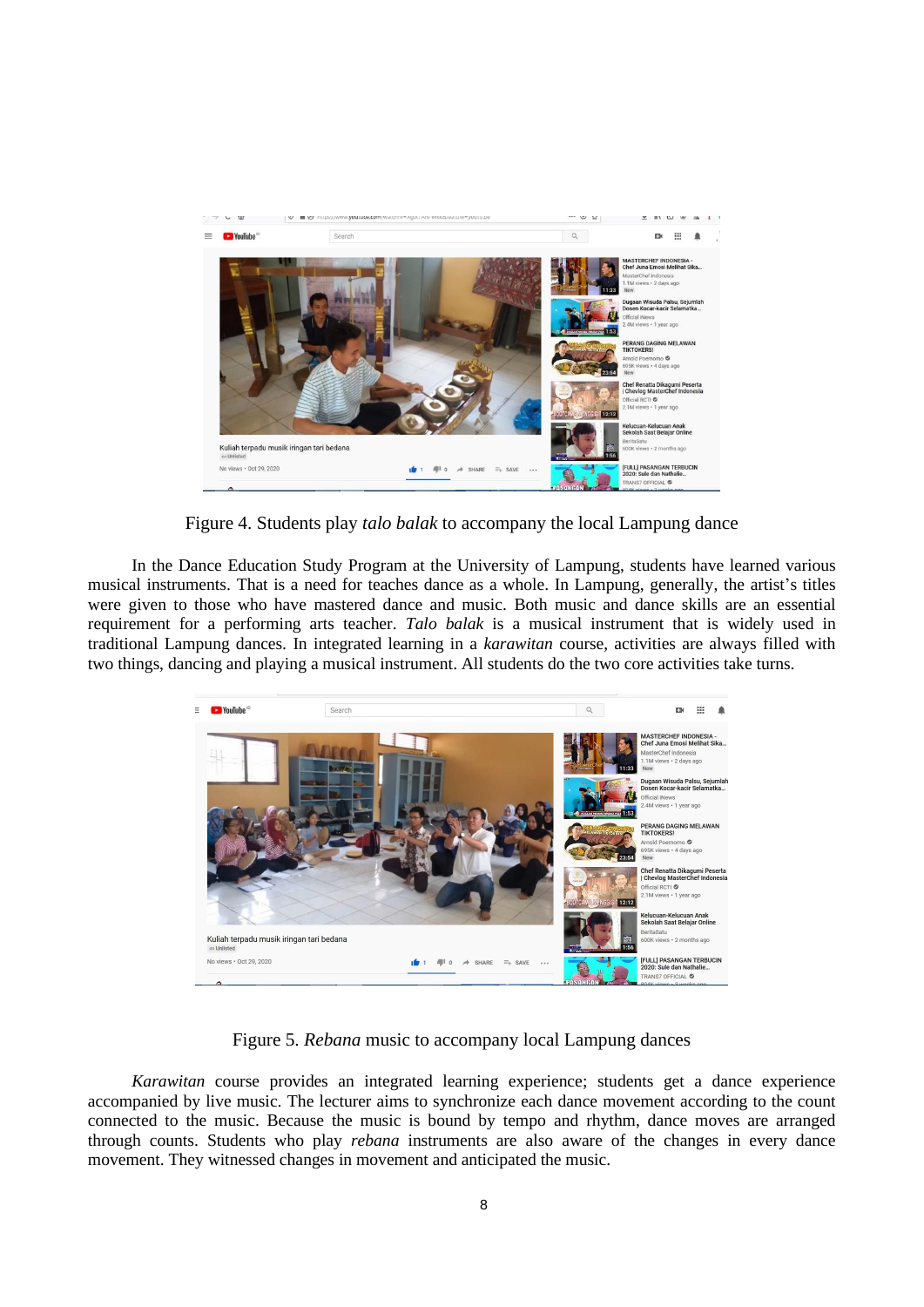Learning through YouTube began to be used for the last ten years in various campuses, including at the University of Lampung. Lecturers utilize the use of this platform to create additional materials. Almost every student utilizes a Google account connected to YouTube. This kind of stuff facilitates connectivity in virtual learning. Before YouTube was popular on campus, students first got to know it to help complete their assignments. Some students are too lazy to read, so it feels good to see the video form material. Integrated material is recorded; students see the details, dance movements, and music incomplete learning. YouTube has the power of networking to be leveraged into virtual communities. Anyone can share information, contribute, and comment. This activity is sometimes tricky in standard classes because students are too awkward. In the virtual world, they are easy to express their ideas. YouTube videos can also be used to generate and promote online discussions. Discussions can be generated through opinions and telling their insights.

The experience becomes an essential factor in discussions because they have different knowledge and can teach each other. Everyone can share their references in the form of videos, books, websites, blogs, and others. These sources are incorporated into open educational resource (OER) materials. Students are generally comfortable using mobile learning because they have always been connected to their smartphones. In addition to portable, microlearning is offered as an effective instructional design. Watching dance and music videos is a fun activity. They do not have to feel in a classroom atmosphere, as usual. Complicated procedures and demonstrations offered in integrated learning on YouTube can be changed in short videos. This circumstance avoids saturation in students and changes their perspective on learning in an integrated manner.

Videos provide enough information that is turned into knowledge. The practice of playing *talo balak* Lampung, for example, requires information on the form of music and presentation techniques of playing instruments, musical communication in groups, contours of melodies, and duration of the music. It records the data because of student analysis on his work paper. Lecturers give the task to identify the phenomenon they catch and then explain it in the paper's fundamental points. Reading has been turned into a video viewing activity (YouTube) by millennials. Students may not recognize that YouTube acts as a credible digital library. Video provides visual understanding in the form of intricate illustrations of concepts, ideas, and procedures. YouTube videos provide support in a unified performing arts class. As much as movement and music are well visualized, they (students) are more accepting of shaping music and dance knowledge. It enhances visual literacy through the production of student videos and sharing culture. Last, YouTube videos can also perform as information and knowledge exchange feedback.

### **Conclusion**

Based on the survey results on the results of the study of traditional music in the Karawitan Course with a 93.3% percentage and the students' understanding of the course is 91.1%, it can be said that the needs of the course are very high. The cultural preservation through Lampungnese tradition music is one of the efforts of Lampungnese culture. The implementation of integrated learning has already been applied for several years; it experiences significant benefits. It is indicated by the level of learners' satisfaction, which reaches 93.3%, and its urgency was reaching 100%. The stakeholders come from schools or formal and nonformal educational institutions and from different walks of life that need artists to succeed in their events. It means that students gain a degree in art education and teach Lampungnese traditional music in an integrated way.

Citing Dieter Mack's anxiety in his writing about traditional music needs to increasingly erode art or traditional music in Indonesia for "market" by ignoring the in-depth study and the quality of the art itself. Preservation and development through educational institutions are highly necessary (Mack, 2001). In addition to the center of well-established academic study development, the University of Lampung also helps indigenous people preserve Lampungnese culture and traditional music through education because education is the fastest vehicle to distribute culture. Students' level of material absorption during the lecture, which is not as high as the course's needs, is a problem concerning learning motivation to excel. Motivation theory, related to McClelland's view (theory of the needs for achievements), assesses that the characteristics of student achievers always want to show the results of their works and demand feedback on what they have done (Yudhawati & Haryanto, 2011). In this case, the low level of motivation is related to the learning evaluation system and lecturing monitoring. Integrated performing arts courses need to adopt new ways of using digital media. YouTube, as a video storage media, is used as a digital library. Video provides a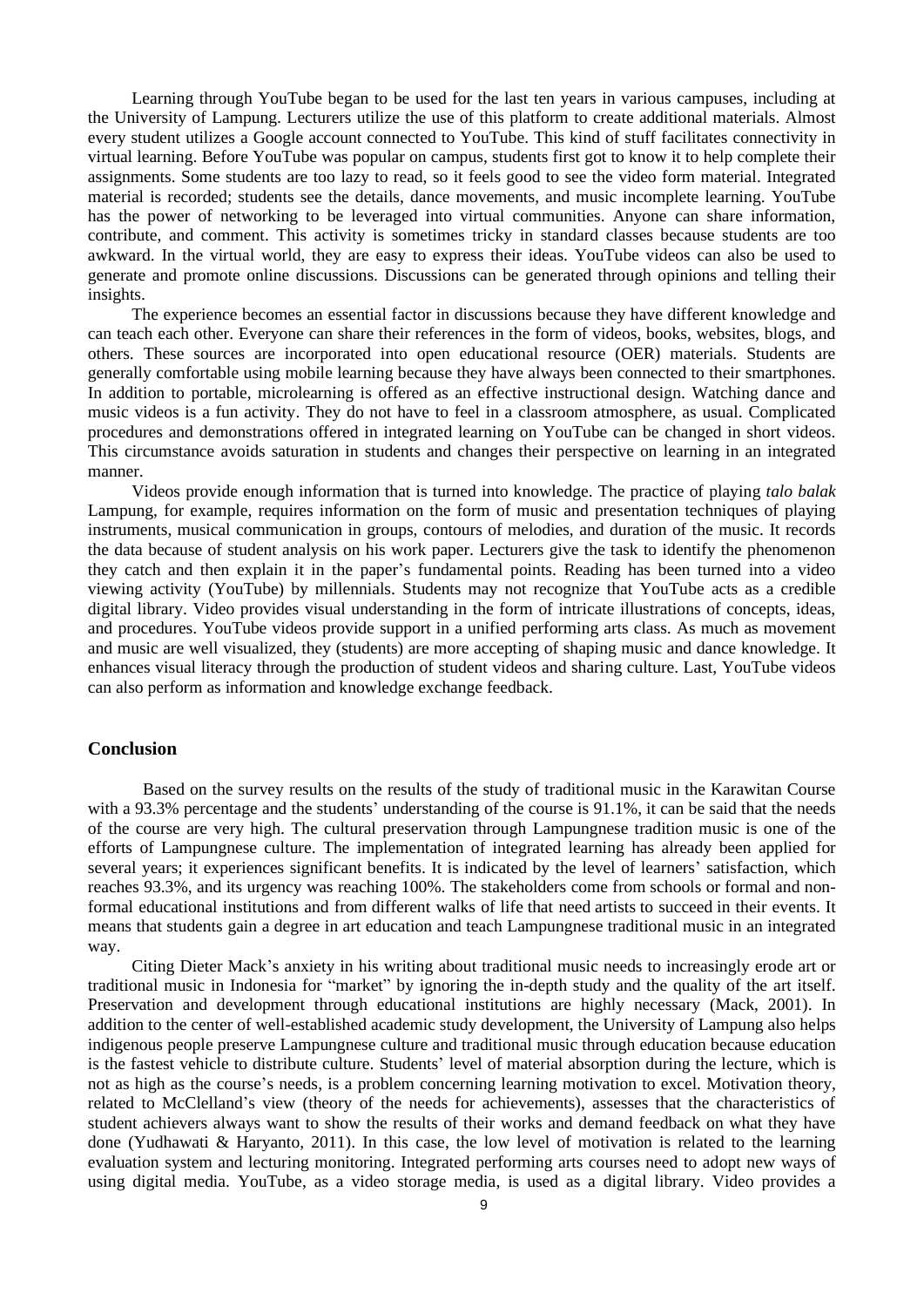complete learning situation, interactions that occur through practice; techniques can be absorbed clearly. Students, as digital natives, can make the media an open-source of learning. The rest, the lecturers' role as facilitators must manage the learning resources, experiences, and student management into a complementary system.

## **REFERENCES**

- Arthurs, J., Drakopoulou, S., & Gandini, A. (2018). Researching YouTube. *Convergence*, 24(1), 3–15. Retrieved from https://doi.org/10.1177/1354856517737222
- Banathy, B. H., & Jenlink, P. M. (2004). Systems inquiry and its application in education. In D. H. Jonassen (Ed.), *Handbook of research on educational communications and technology* (2nd ed, pp. 37–57). Mahwah, N.J: Lawrence Erlbaum.
- Bärtl, M. (2018). YouTube channels, uploads and views: A statistical analysis of the past 10 years. *Convergence*, 24(1), 16–32. Retrieved from https://doi.org/10.1177/1354856517736979
- Cayari, C. (2018). Connecting music education and virtual performance practices from YouTube. *Music Education Research*, 20(3), 360–376. Retrieved from https://doi.org/10.1080/14613808.2017.1383374
- Cooke, R. M., & Bouché, A.-M. (2017). Team-teaching art appreciation online without a traditional textbook. *The Reference Librarian*, 58(4), 238–256. Retrieved from https://doi.org/10.1080/02763877.2017.1352557
- Cunningham, S., Craig, D., & Silver, J. (2016). YouTube, multichannel networks and the accelerated evolution of the new screen ecology: *Convergence*. Retrieved 26 November 2020 from https://doi.org/10.1177/1354856516641620
- Farabi, F. (2010). *Kesenian karawitan*. Yogyakarta: Garailmu.

- Forgaty, R. (1991). *How to integrated the curricula*. Palatine, Ilinois: IRI/ Skylight Publishing, Inc.
- Hadikusuma, H. (1990). *Masyarakat dan adat budaya Lampung*. Bandung: Mandar Maju.
- Hidayatullah, R. (2015). Relevansi kemampuan menulis mahasiswa dengan kurikulum Prodi Pendidikan Seni Indonesia. 23 April. In *Prosiding Seminar Nasional Forum AP2SENI*. Medan: Jurusan Sendratasik Fakultas Bahasa dan Seni Unimed.

Fink, L. D. (2003). *Creating significant learning experience*. San Francisco, CA: Jossey-Bass.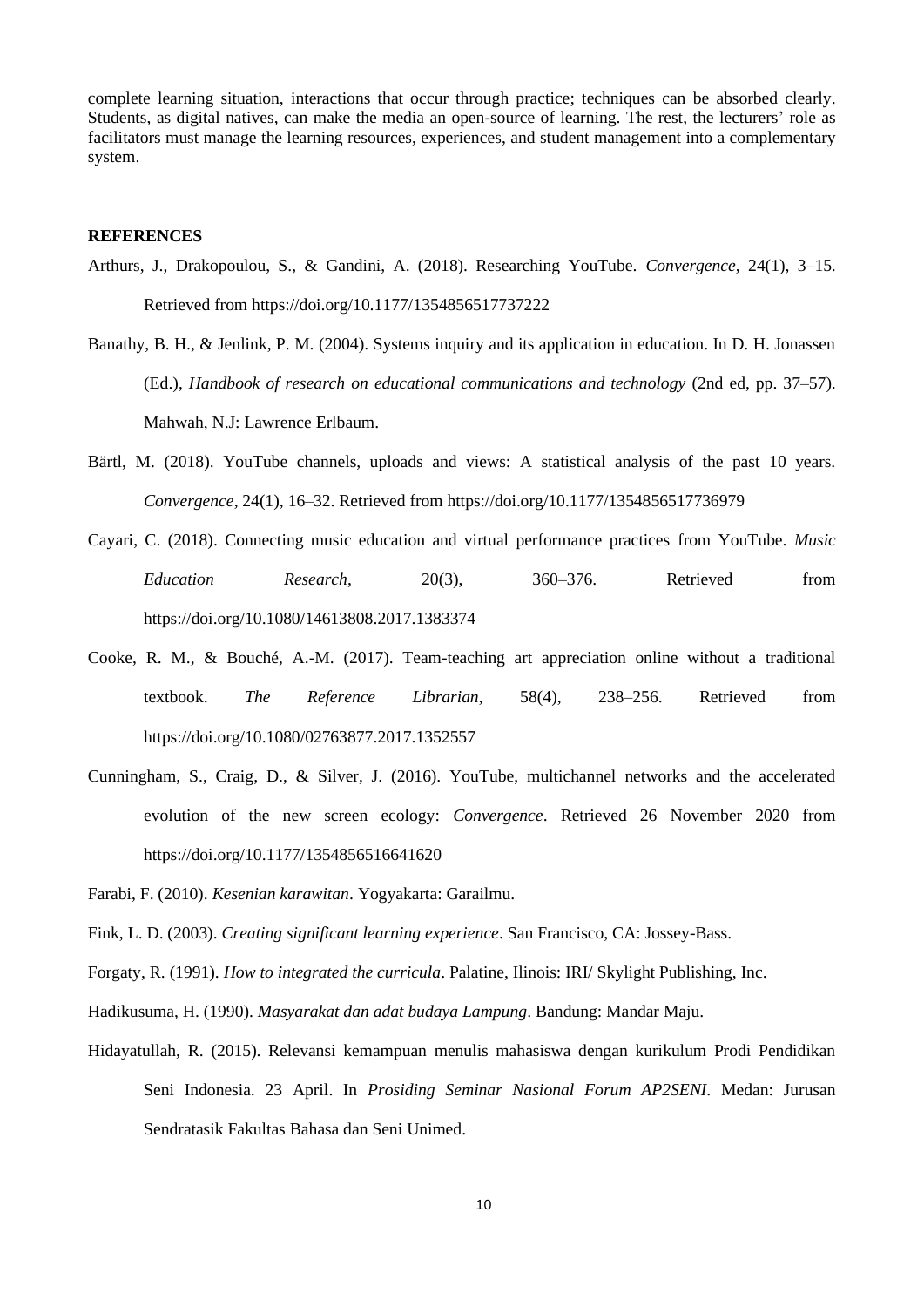Hou, M. (2019). Social media celebrity and the institutionalization of YouTube. *Convergence*, 25(3), 534– 553. Retrieved from https://doi.org/10.1177/1354856517750368

Isjoni. (2007). *Integrated learning*. Bandung: Falah Foundation.

Jochems, W., van Merriënboer, J., & Koper, R. (2004). An introduction to integrated e-learning. In W. Jochems (Ed.), *Integrated e-learning: Implications for pedagogy, technology and organization* (pp.

1–11). USA and Canada: RoutledgeFalmer.

Kurniawan, D. (2011). *Pembelajaran terpadu*. Bandung: CV. Pustaka Cendikia Utama.

Lobato, R. (2016). The cultural logic of digital intermediaries: YouTube multichannel networks. *Convergence*. Retrieved 26 November 2020 from https://doi.org/10.1177/1354856516641628

Mack, D. (2001). *Pendidikan musik antara harapan dan realitas*. Bandung: UPI & MSPI.

Masunah, J., & Narawati, T. (2012). *Seni dan pendidikan seni*. Bandung: P4ST UPI.

- Moghavvemi, S., Sulaiman, A., Jaafar, N. I., & Kasem, N. (2018). Social media as a complementary learning tool for teaching and learning: The case of youtube. *The International Journal of Management Education*, 16(1), 37–42. Retrieved from https://doi.org/10.1016/j.ijme.2017.12.001
- PERPROMI. (2020). Perpromi saja's personal meeting room [YouTube Channel]. Retrieved 26 November 2020, from https://www.youtube.com/watch?v=cUBZ3jE\_Gds

Sjukur, S. A. (2014). *Sluman slumun slamet*. Yogyakarta, Indonesia: Art Music Today.

Supanggah, R. (2002). *Bothekan karawitan I*. Jakarta: Ford Foundation & MSPI.

- Torres-Ramírez, M., García-Domingo, B., Aguilera, J., & de la Casa, J. (2014). Video-sharing educational tool applied to the teaching in renewable energy subjects. *Computers & Education*, 73, 160–177. Retrieved from https://doi.org/10.1016/j.compedu.2013.12.014
- Veblen, K. K., Kruse, N. B., Messenger, S. J., & Letain, M. (2018). Children's clapping games on the virtual playground. *International Journal of Music Education*, 36(4), 547–559. Retrieved from https://doi.org/10.1177/0255761418772865
- Vonderau, P. (2016). The video bubble: Multichannel networks and the transformation of YouTube. *Convergence*, 22(4), 361–375. Retrieved from https://doi.org/10.1177/1354856516641882

Yudhawati, R., & Haryanto, D. (2011). *Teori-teori dasar psikologi pendidikan*. Jakarta: Prestasi Pustaka.